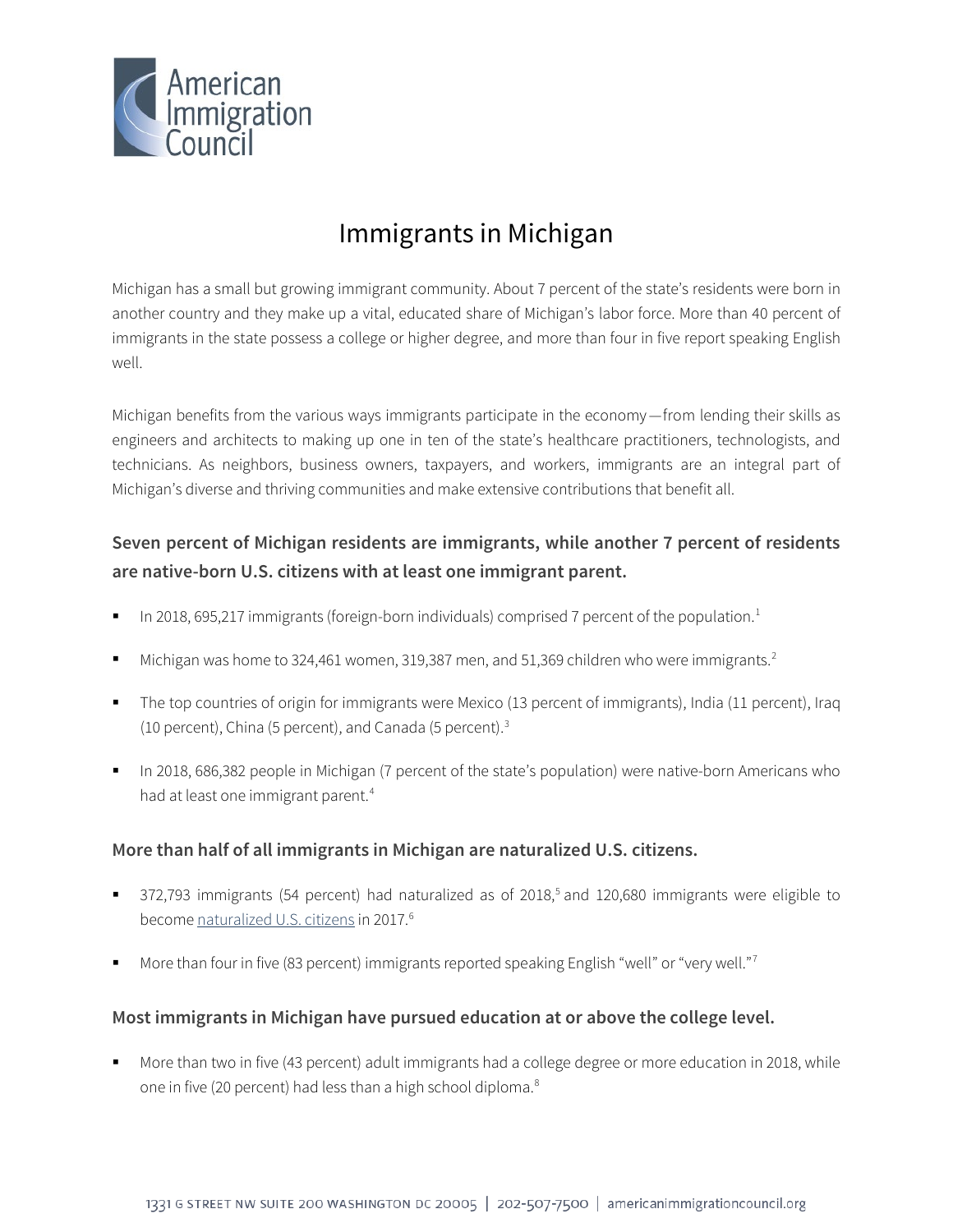| <b>Education Level</b>                                                       | Share (%) of All Immigrants   Share (%) of All Natives |    |  |  |
|------------------------------------------------------------------------------|--------------------------------------------------------|----|--|--|
| College degree or more                                                       | 43                                                     | 28 |  |  |
| Some college                                                                 | 18                                                     | 34 |  |  |
| High school diploma only                                                     | 19                                                     | 30 |  |  |
| Less than a high school diploma                                              | 20                                                     | 8  |  |  |
| Source: U.S. Census Bureau, 2018 American Community Survey 1-Year Estimates. |                                                        |    |  |  |

# **Almost 72,000 U.S. citizens in Michigan live with at least one family member who is undocumented.**

- 100,000 [undocumented immigrants](http://www.pewhispanic.org/interactives/unauthorized-immigrants/) comprised 15 percent of the immigrant population and 1 percent of the total state population in 2016. $9$
- 157,529 people in Michigan, including 71,643 U.S. citizens, lived with at least one undocumented family [member](https://www.americanprogress.org/issues/immigration/news/2017/03/16/427868/state-state-estimates-family-members-unauthorized-immigrants/) between 2010 and 2014.[10](#page-4-9)
- During the same period, about 2 percent of children in the state were U.S. citizens living with at least one undocumented family member (52,748 children in total).<sup>[11](#page-4-10)</sup>

### **Michigan is home to thousands of Deferred Action for Childhood Arrivals (DACA) recipients.**

- 5,250 [active DACA recipients](https://www.uscis.gov/sites/default/files/document/data/Approximate%20Active%20DACA%20Receipts%20-%20March%2031%2C%202020.pdf) lived in Michigan as of March 2020, while DACA has been granted to 6,443 people in total since 20[12](#page-4-11).<sup>12</sup>
- As of 2019, 41 percent o[f DACA-eligible immigrants](http://www.migrationpolicy.org/programs/data-hub/deferred-action-childhood-arrivals-daca-profiles) in Michigan had applied for DACA.<sup>[13](#page-4-12)</sup>
- An additional 3,000 residents of the state would satisfy all but the educational requirements for DACA, and fewer than 1,000 would become eligible as they grew older. $14$

# **Immigrants make up 8 percent of the labor force in Michigan and are integral to a range of industries.**

■ 403,871 immigrant workers comprised 8 percent of the labor force in 2018.<sup>[15](#page-4-14)</sup>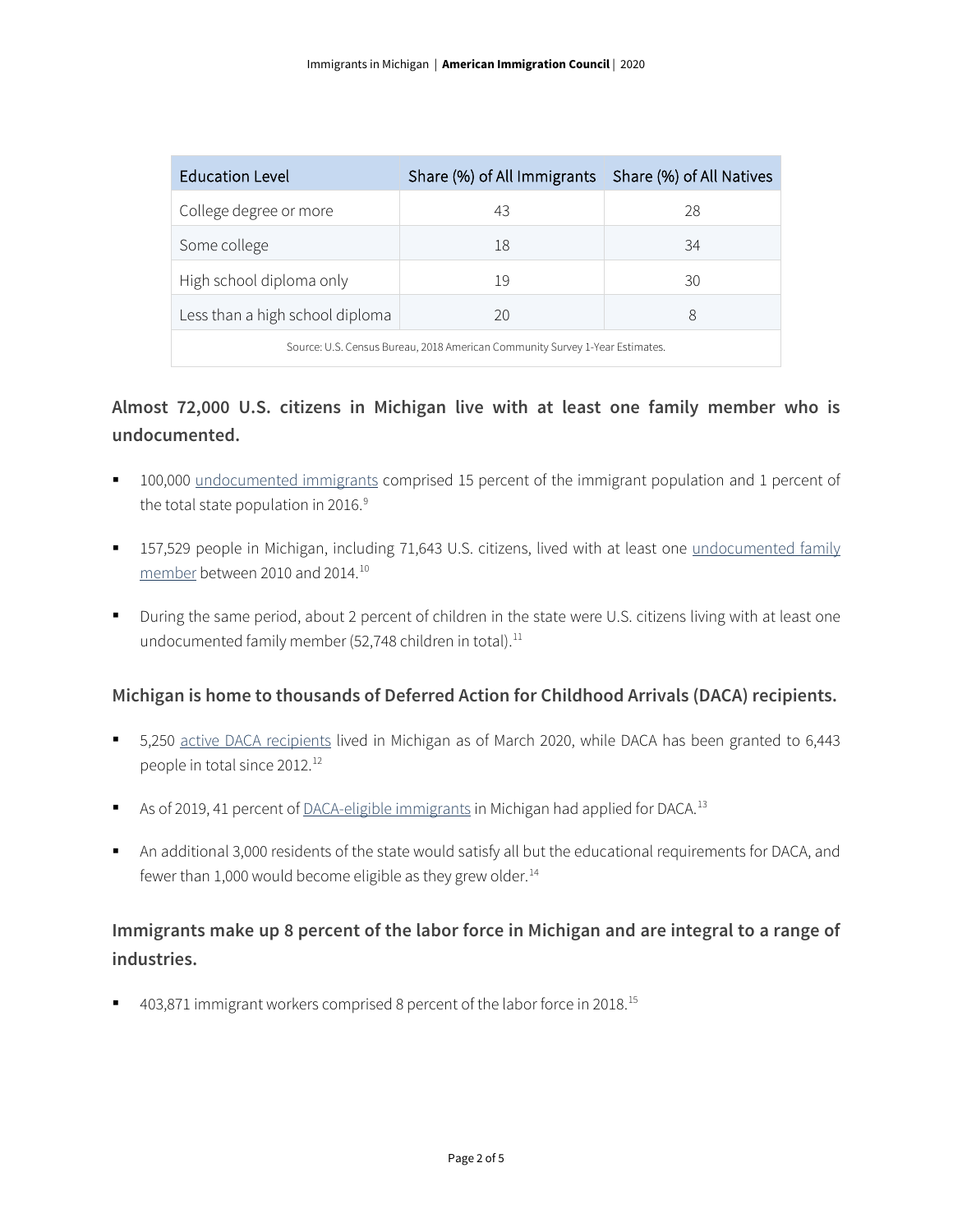**IMMI** Immigrant workers were most numerous in the following industries:

| Industry                                                                                                                          | Number of Immigrant<br>Workers |  |
|-----------------------------------------------------------------------------------------------------------------------------------|--------------------------------|--|
| Manufacturing                                                                                                                     | 113,291                        |  |
| Health Care and Social Assistance                                                                                                 | 61,475                         |  |
| Accommodation and Food Services                                                                                                   | 43,685                         |  |
| <b>Educational Services</b>                                                                                                       | 41,476                         |  |
| Retail Trade                                                                                                                      | 40,949                         |  |
| Source: Analysis of the U.S. Census Bureau's 2018 American Community Survey 1-year PUMS data by the American Immigration Council. |                                |  |

The largest shares of immigrant workers were in the following industries: $16$ 

| Industry                                                                                                                          | Immigrant Share (%)<br>(of all industry workers) |  |
|-----------------------------------------------------------------------------------------------------------------------------------|--------------------------------------------------|--|
| Manufacturing                                                                                                                     | 11                                               |  |
| Agriculture, Forestry, Fishing, and Hunting                                                                                       | 10                                               |  |
| Professional, Scientific, and Technical Services                                                                                  | 9                                                |  |
| Accommodation and Food Services                                                                                                   | 9                                                |  |
| Transportation and Warehousing                                                                                                    | 8                                                |  |
| Source: Analysis of the U.S. Census Bureau's 2018 American Community Survey 1-year PUMS data by the American Immigration Council. |                                                  |  |

# **Immigrants are an integral part of the Michigan workforce in a range of occupations.**

In 2018, immigrant workers were most numerous in the following occupation groups: $17$ 

| <b>Occupation Category</b>                                                                                                        | Number of Immigrant Workers |  |
|-----------------------------------------------------------------------------------------------------------------------------------|-----------------------------|--|
| Production                                                                                                                        | 44,226                      |  |
| Management                                                                                                                        | 42,200                      |  |
| Sales and Related                                                                                                                 | 40,372                      |  |
| Healthcare Practitioners and Technical                                                                                            | 36,262                      |  |
| Transportation and Material Moving                                                                                                | 34,791                      |  |
| Source: Analysis of the U.S. Census Bureau's 2018 American Community Survey 1-year PUMS data by the American Immigration Council. |                             |  |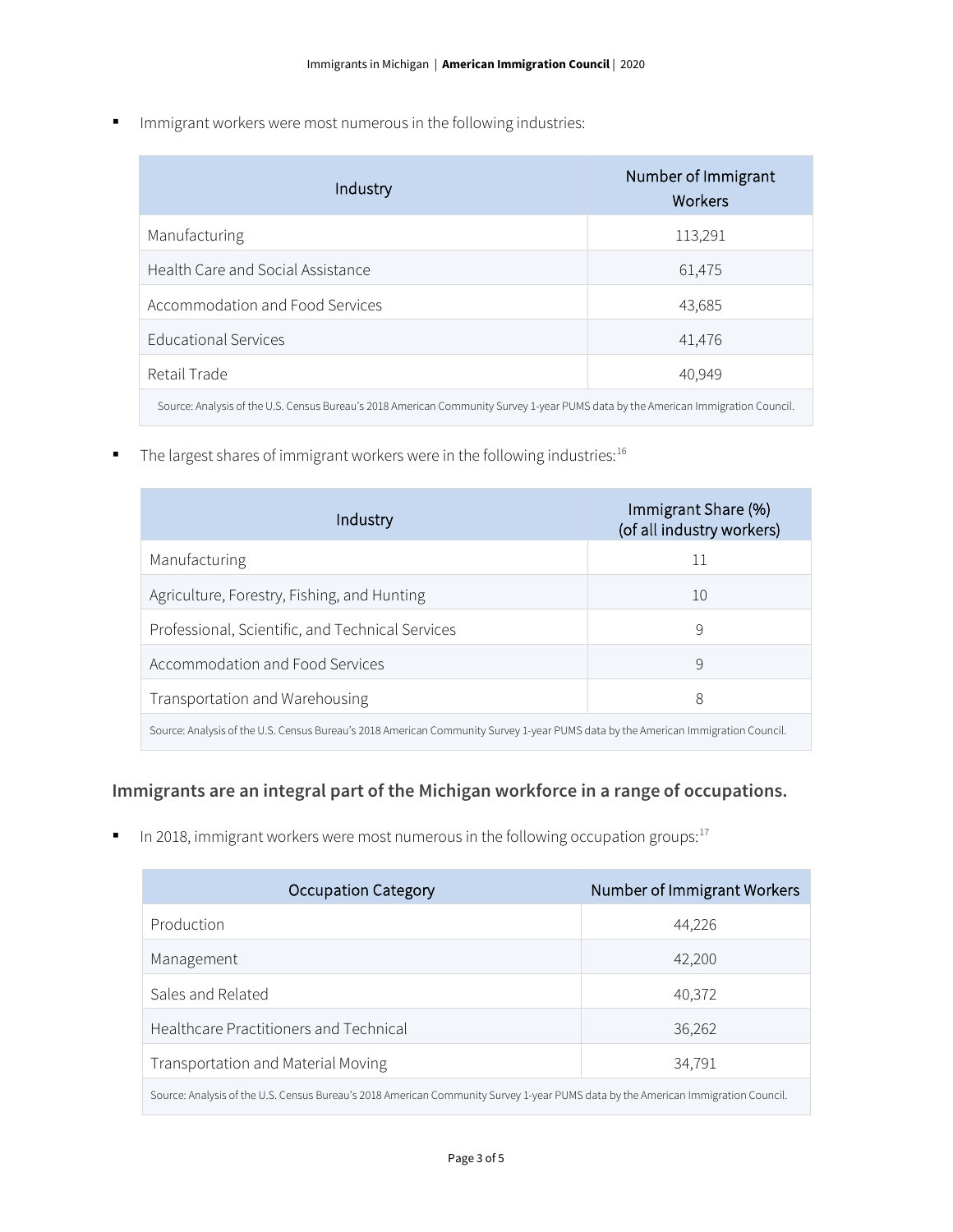The largest shares of immigrant workers were in the following occupation groups:  $18$ 

| Occupation Category                                                                                                               | Immigrant Share (%)<br>(of all workers in occupation) |  |
|-----------------------------------------------------------------------------------------------------------------------------------|-------------------------------------------------------|--|
| Architecture and Engineering                                                                                                      | 19                                                    |  |
| Farming, Fishing, and Forestry                                                                                                    | 19                                                    |  |
| Computer and Mathematical                                                                                                         | 16                                                    |  |
| Life, Physical, and Social Science                                                                                                | 14                                                    |  |
| Healthcare Practitioners and Technical                                                                                            | 10                                                    |  |
| Source: Analysis of the U.S. Census Bureau's 2018 American Community Survey 1-year PUMS data by the American Immigration Council. |                                                       |  |

■ Undocumented immigrants comprised 1 percent of Michigan's workforce in 2016.<sup>[19](#page-4-18)</sup>

#### **Immigrants in Michigan have contributed billions of dollars in taxes.**

- [Immigrant-led households in the state paid](https://www.newamericaneconomy.org/locations/) \$5 billion in federal taxes and \$2.1 billion in state and local taxes in [20](#page-4-19)18.<sup>20</sup>
- Undocumented immigrants in Michigan paid an estimated \$317.1 million in federal taxes and \$143.5 million i[n state and local taxes](https://www.newamericaneconomy.org/locations/) in 2018.<sup>[21](#page-4-20)</sup>
- Michigan [DACA recipients](https://itep.org/state-local-tax-contributions-of-young-undocumented-immigrants/) and DACA-eligible individuals paid an estimated \$13.4 million in state and local taxes in  $2018.<sup>22</sup>$  $2018.<sup>22</sup>$  $2018.<sup>22</sup>$

#### **As consumers, immigrants add billions of dollars to Michigan's economy.**

 Michigan residents in immigrant-led households had \$18.4 billion in [spending power](https://www.newamericaneconomy.org/locations/) (after-tax income) in 2018.[23](#page-4-22)

# **Immigrant entrepreneurs in Michigan generate over a half-billion dollars in business revenue.**

- 37,419 immigrant business owners accounted for 9 percent of all self-employed Michigan residents in 2018 and generated \$731.5 million in business income. $^{24}$  $^{24}$  $^{24}$
- In 2018, one in seven (15 percent) business owners was an immigrant in the in the Detroit/Warren/Livonia metropolitan area. [25](#page-4-24)